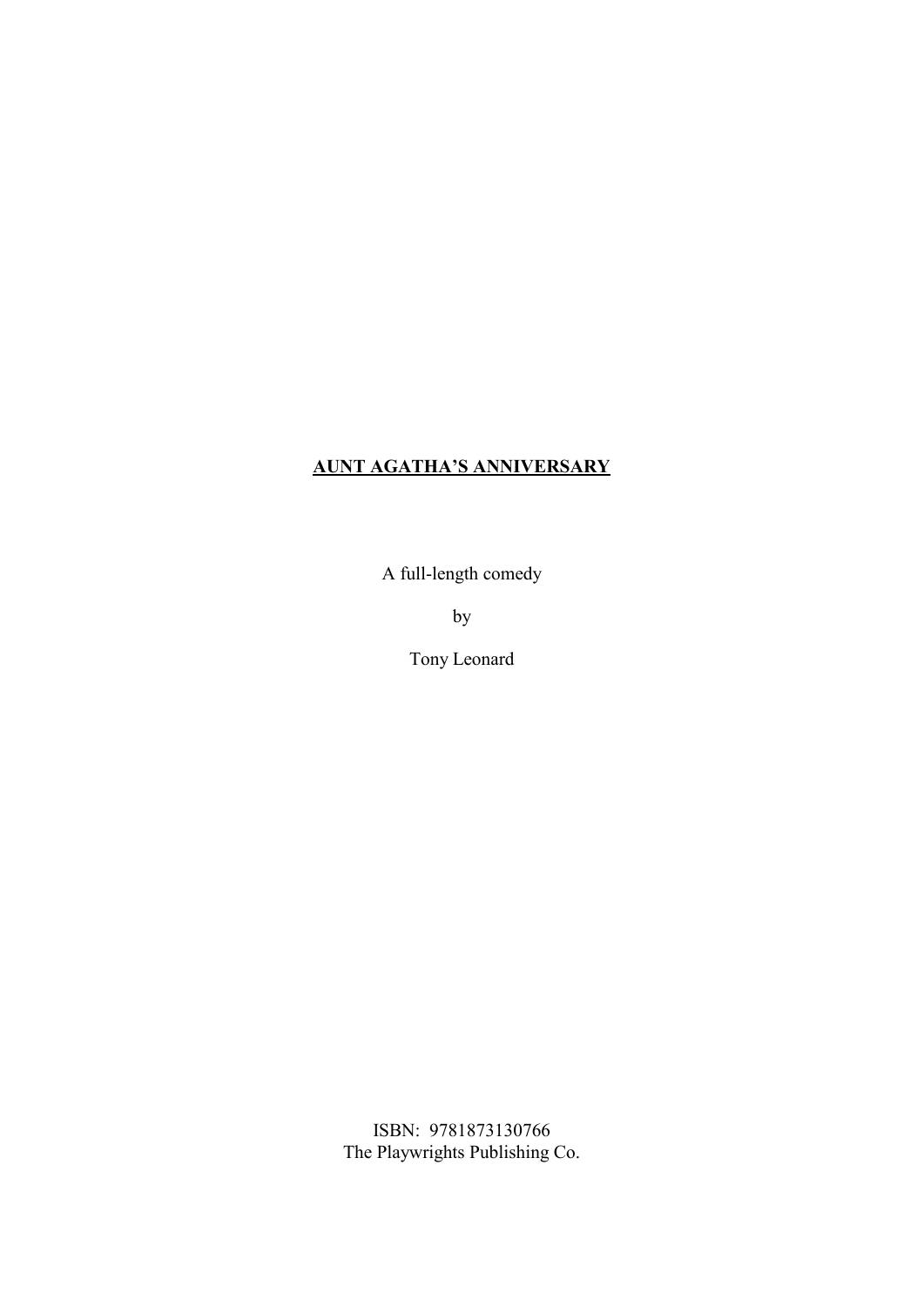Performances or readings of this play may not legally take place before an audience without a licence obtainable on application to:

> The Playwrights Publishing Co., 70 Nottingham Road, Burton Joyce, Nottingham, U.K., [44] (0)1159-313356 playwrightspublishingco@yahoo.com

To avoid possible disappointment, application should be made, preferably in writing, as early as possible, stating: -

- (i) Name and address of applicant
- (ii) Name and address of Society;
- (iii) Name and address of theatre or hall where performance(s) would be held;
- (iv) Times and dates of performances.

A fee will be charged for this licence which must be paid prior to the first performance otherwise the licence is automatically cancelled and the performance becomes illegal.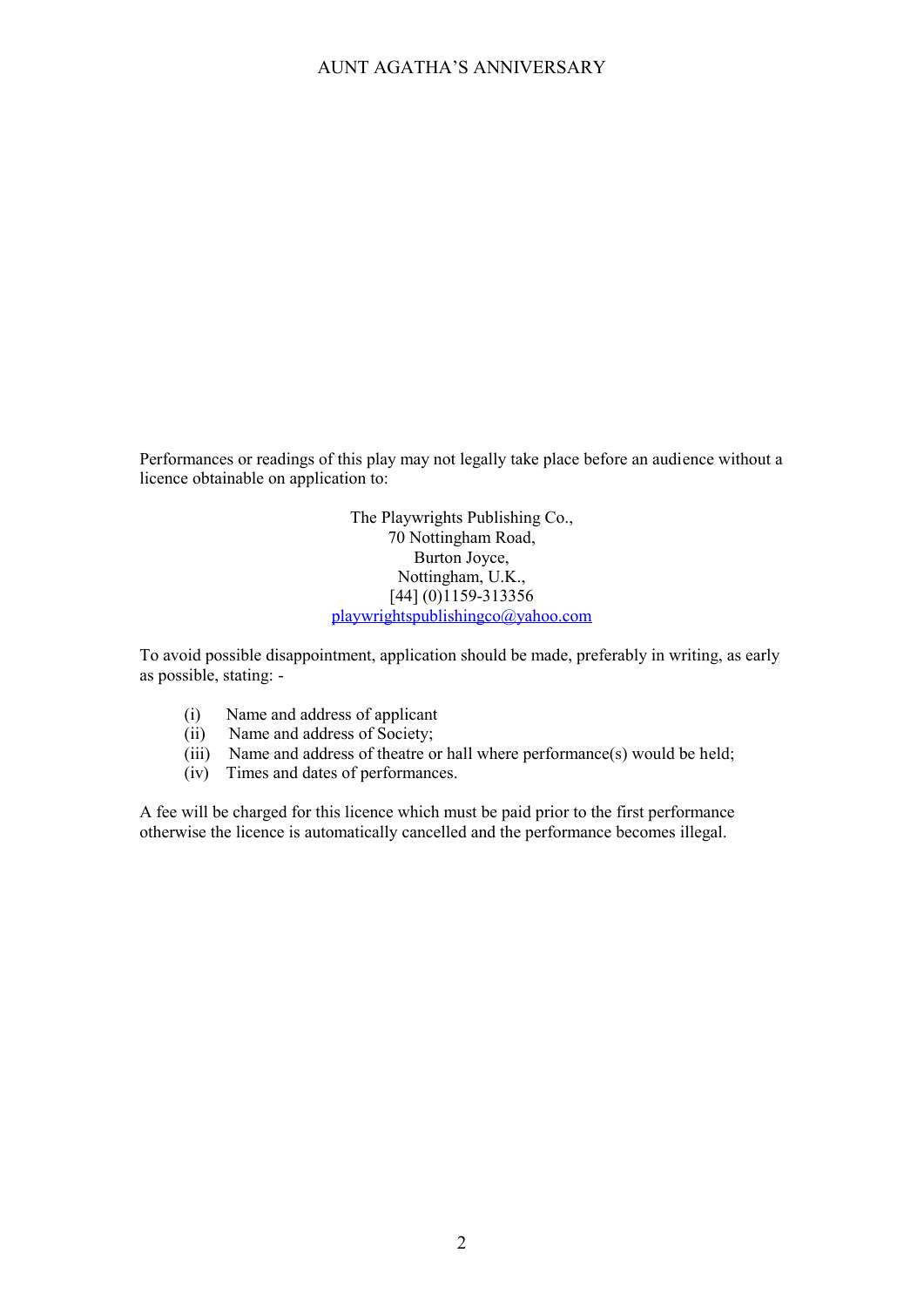#### **CHARACTERS:**

| Oliver Plimp  Army Major. |  |
|---------------------------|--|
|                           |  |
|                           |  |
| Agatha: The aunt.         |  |
|                           |  |
|                           |  |
| Polly: Servant.           |  |
|                           |  |
| Sebastian: A ghost.       |  |
|                           |  |

| TIME:       | The present                                       |
|-------------|---------------------------------------------------|
| PLACE:      | Newnham in Cambridge.                             |
| <b>SET:</b> | A drawing room in a large house, with a door at   |
|             | stage left, leading to music room, also a door at |
|             | stage right, leading to kitchen and bedrooms.     |
|             | The front door is situated at back stage centre   |
|             | and there is also a door to cupboard in most      |
|             | appropriate place.                                |
|             |                                                   |

**FURNITURE:**A drinks' cabinet, bookcases, a wall mirror, telephone, three seated couch with two matching armchairs, and a coffee table.

# **ACT 1:**

Scene 1: Morning. Scene 2: Mid-morning. Scene 3: Mid-day.

# **ACT 2:**

Scene 1: Afternoon. Scene 2: Mid-evening. Scene 3: Late-evening.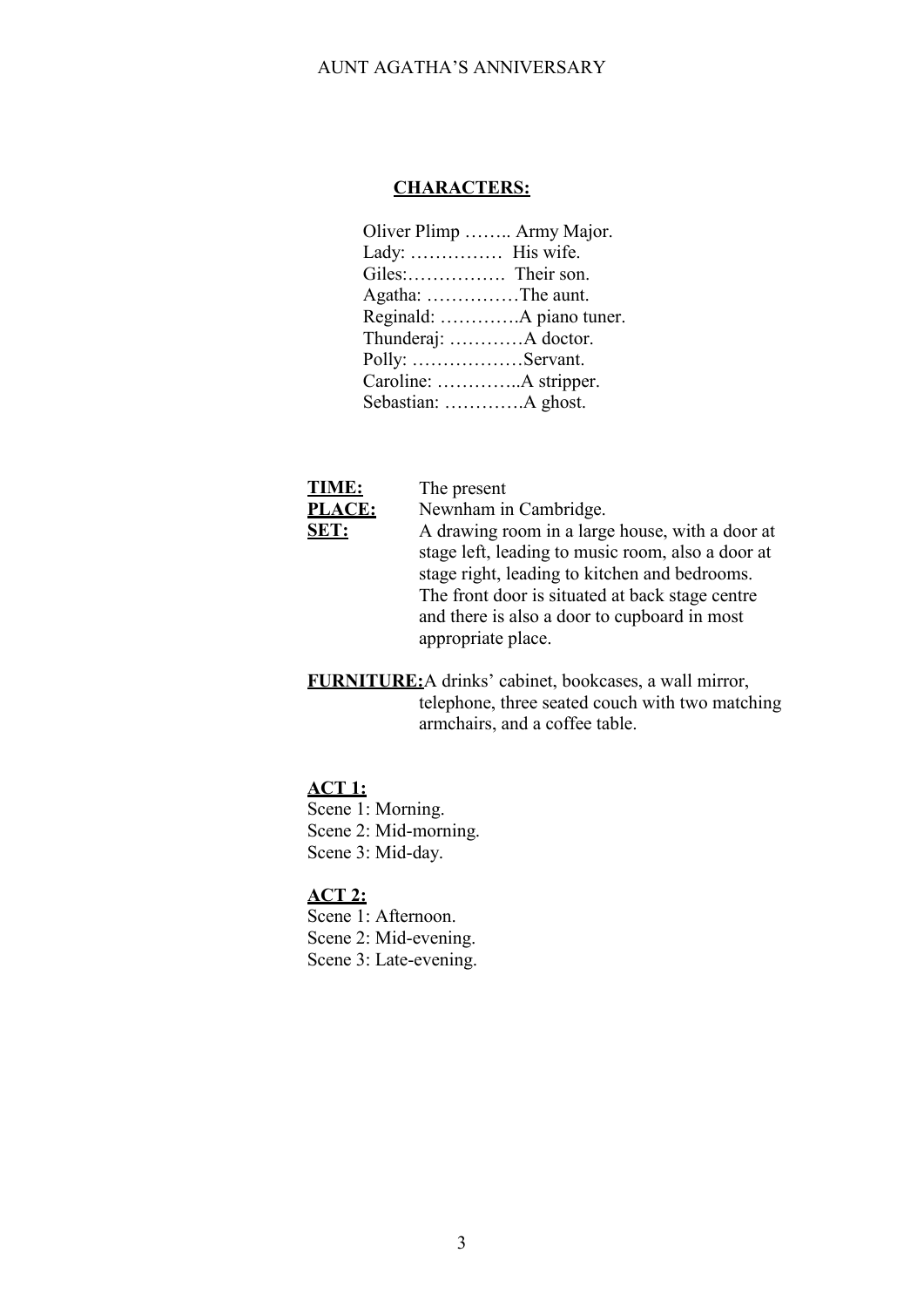## **ACT 1 SCENE 1 - MORNING**

(This scene takes place in the drawing room). **ENTER LADY and OLIVER**

- LADY: (She opens the curtains) Oh what a beautiful morning Oliver!
- OLIVER: But everything's not going my way Lady.
- LADY: My word you do look down, your chin's almost touching the floor.
- OLIVER: As long as it isn't my behind, there's not a lot to worry about.
- LADY: I sincerely hope not, I only shampooed the carpet yesterday – you certainly got out of the wrong side of the bed this morning.
- OLIVER: Ar… straight onto your hair curlers, absolutely excruciating!
- LADY: Oliver, you need to pull yourself together, your pen pushing at Bassingbourn Barracks is making you soft. A spell in Afghanistan would do you the world of good; now pull yourself together, it's Aunt Agatha's anniversary today.
- OLIVER: (Sighs) Oh that bear's breath, I'd rather face a blast from a Taliban bazooka.
- LADY: Really, butter wouldn't melt in your mouth, while you're talking to her.
- OLIVER: That's when I'm thinking about all her lovely lolly. (Rubs his hand together) Besides look how she left you and your mother virtually penniless on the Arbury estate, absolutely unforgivable.
- LADY: If…if…you mention…. and what about your gambling?-
- OLIVER: (Cutting in) Or we'll end up the same way, God forbid, that's why we need her lolly. I never quite understood why she left us this house, and after ten years decides to hold her anniversary where her husband actually died unless…
- LADY: Unless what...? You don't honestly think she... what on second thoughts, what a wonderful idea.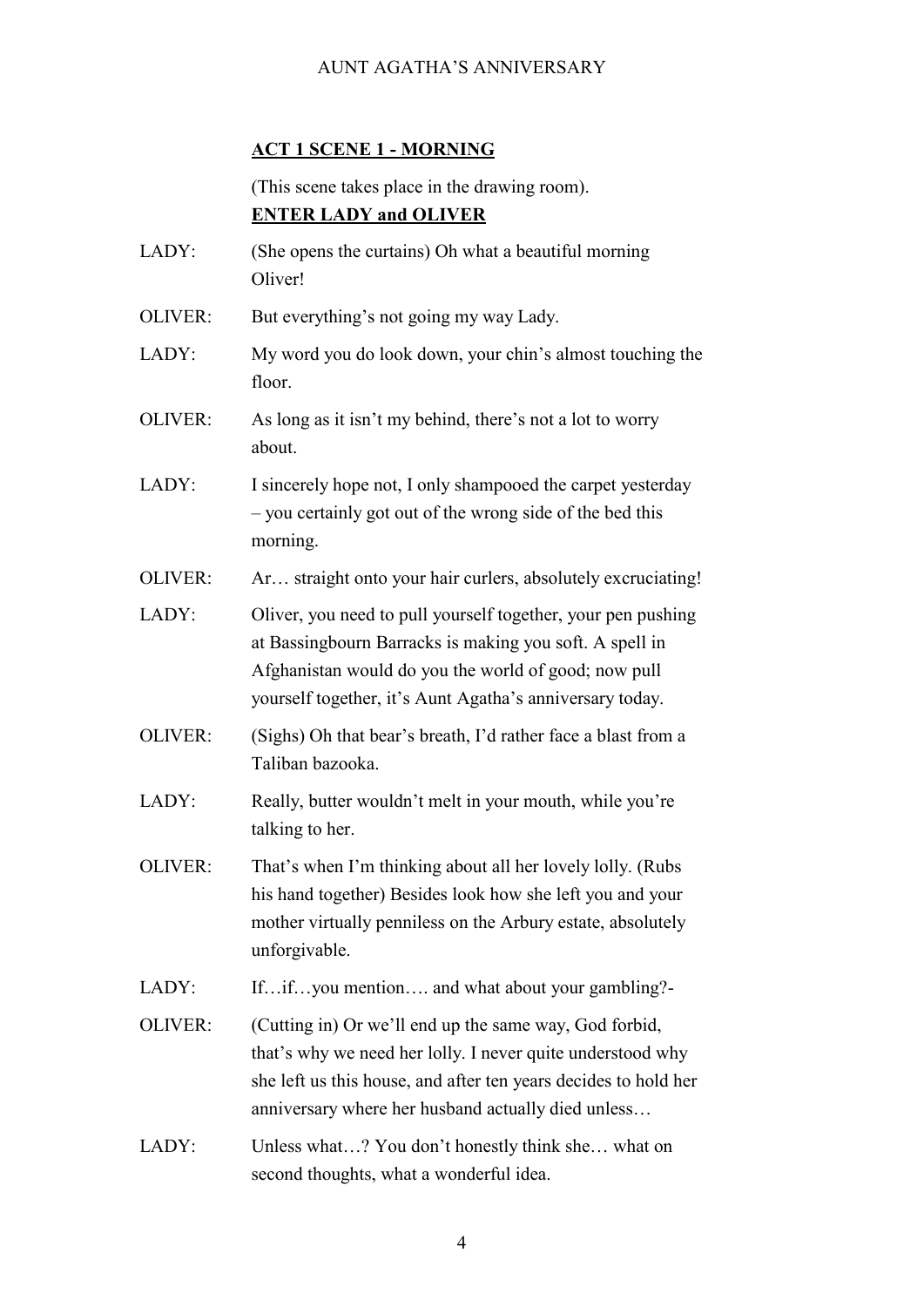| OLIVER: | Darling what are?                                                                                                    |
|---------|----------------------------------------------------------------------------------------------------------------------|
| LADY:   | You want to be more careful, perhaps it runs in the family.                                                          |
| OLIVER: | Don't be so absurd, I could murder a whisky.                                                                         |
| LADY:   | Certainly not! You still haven't got over your hangover from<br>last night hmmyou must admit there are similarities. |
| OLIVER: | Sorry I don't quite follow there's not the slightest<br>resemblance between me and Agatha's husband.                 |
| LADY:   | Really, a heavy drinker, gambler, both military men,<br>handlebar moustaches, except he was                          |
| OLIVER: | A colonel so we're back to that again.                                                                               |
| LADY:   | I fancy another cup of coffee, would you like one? (She<br>walks towards the door)                                   |
| OLIVER: | I suppose so.                                                                                                        |
| LADY:   | (Stops and turns) I almost forgot, we need to ring that blind<br>piano tuner.                                        |
| OLIVER: | Good as done.<br><b>EXIT LADY</b>                                                                                    |

(Picks up the phone) Hello Major Plimp here, we need our pianos tuning. (Pause) Major Plimp not pimp, you need to wash your ears out. (Pause) Sorry, I should think so; we live at Maytrees, Barton road. I wonder if you could come as soon as possible. (Pause) Within the next ten minutes, excellent, see you soon. (Slams the phone down) Insolent fellow, pimp, I ask you.

(The doorbell is heard ringing).

My word that was quick. (Opens back stage centre door and he receives a parcel) Thank you Sid, have a good day. (He opens the parcel) I say my wife's new lingerie. (He puts on the bra and holds the bra cups in his hands) I say how about that for size what!

### **ENTER LADY**

LADY: Darling, I think we need to talk, what's got into you lately?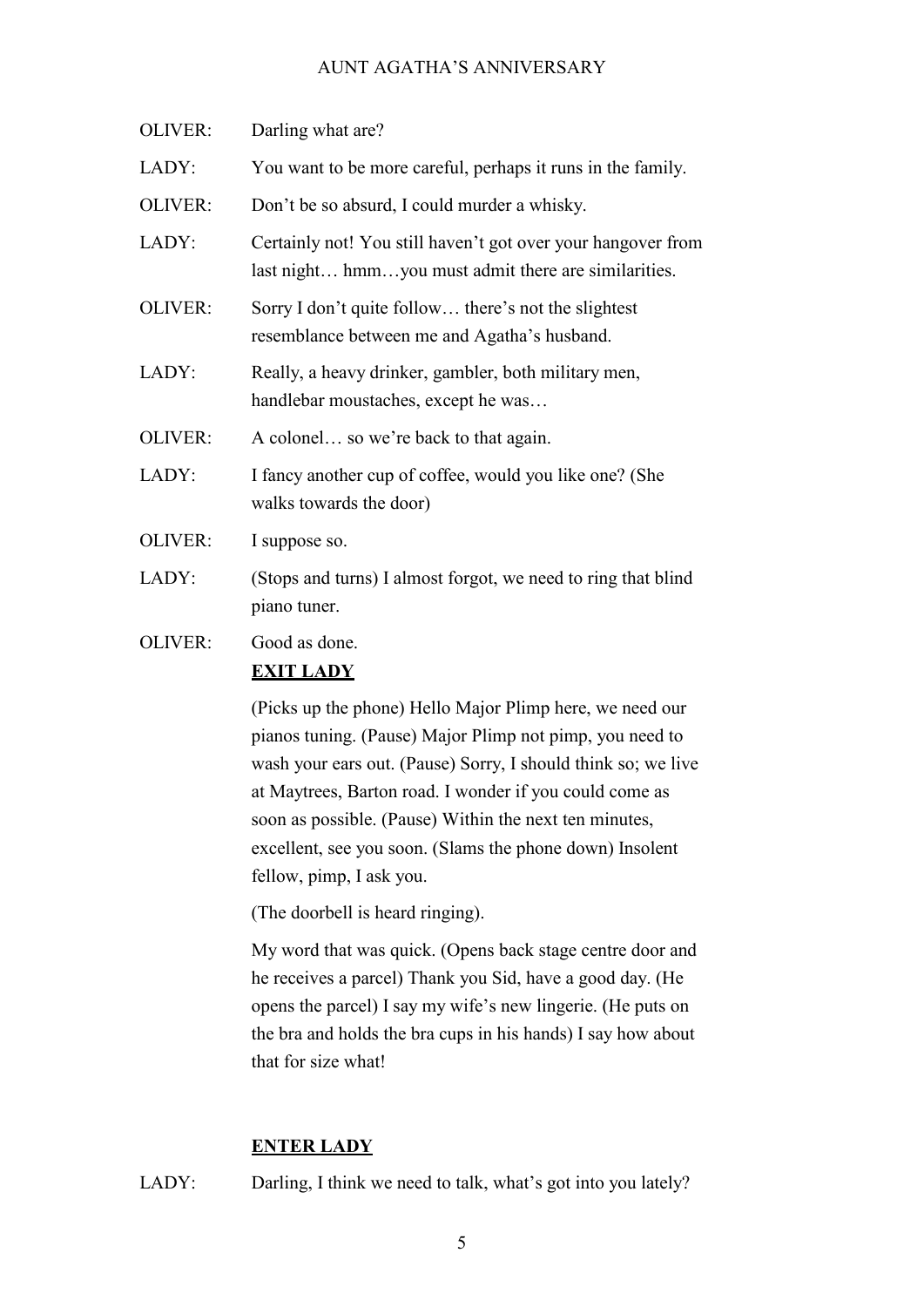| OLIVER: | There's no need to get excited.                                                                                                                                                                                                                                                                                                                                   |
|---------|-------------------------------------------------------------------------------------------------------------------------------------------------------------------------------------------------------------------------------------------------------------------------------------------------------------------------------------------------------------------|
| LADY:   | Excited what do you take me for?                                                                                                                                                                                                                                                                                                                                  |
| OLIVER: | Sorry, I need to take things more in hand.                                                                                                                                                                                                                                                                                                                        |
| LADY:   | It seems you've already done that. (Removes his hands from<br>the bra) Good, I think you've got some explaining to do.                                                                                                                                                                                                                                            |
| OLIVER: | (Takes off the bra and puts it back in the box) Sorry darling,<br>I can assure you that I'm not a budding transvestite!                                                                                                                                                                                                                                           |
| LADY:   | That's a relief.                                                                                                                                                                                                                                                                                                                                                  |
| OLIVER: | We could put the issue beyond any doubt.                                                                                                                                                                                                                                                                                                                          |
| LADY:   | How do you propose to do that?                                                                                                                                                                                                                                                                                                                                    |
| OLIVER: | My darling! (Throws her the box)                                                                                                                                                                                                                                                                                                                                  |
| LADY:   | What now?                                                                                                                                                                                                                                                                                                                                                         |
| OLIVER: | There's nothing like the present.                                                                                                                                                                                                                                                                                                                                 |
| LADY:   | (Pause) Hmmyou could do with something to give you a<br>lift, never mind. (Takes the bra out of the box and swings it<br>round, and sways her body) See you in a moo                                                                                                                                                                                              |
| OLIVER: | I say darling, I must say I like your preliminaries. (Rubs his<br>hands together)<br><b>EXIT LADY</b>                                                                                                                                                                                                                                                             |
|         | (The phone is heard ringing).                                                                                                                                                                                                                                                                                                                                     |
|         | Blast! (Picks up the phone and pause) Hello, it's you again,<br>what is it this time? (Pause) For the last time I'm not a pimp<br>or a transvestite, thank you very much. (Pause) What did<br>you say? You're not interested in my personal life. Ido<br>hope you make a better job of tuning the pianos. Goodbye!<br>(Slams the phone down)<br><b>ENTER LADY</b> |
| LADY:   | There's no need to be so touchy darling.                                                                                                                                                                                                                                                                                                                          |
| OLIVER: | It's that wretched piano tuner again, he will insist on<br>referring to me as Major Pimp.                                                                                                                                                                                                                                                                         |
| LADY:   | My poor darling, there's no need to think about that now.                                                                                                                                                                                                                                                                                                         |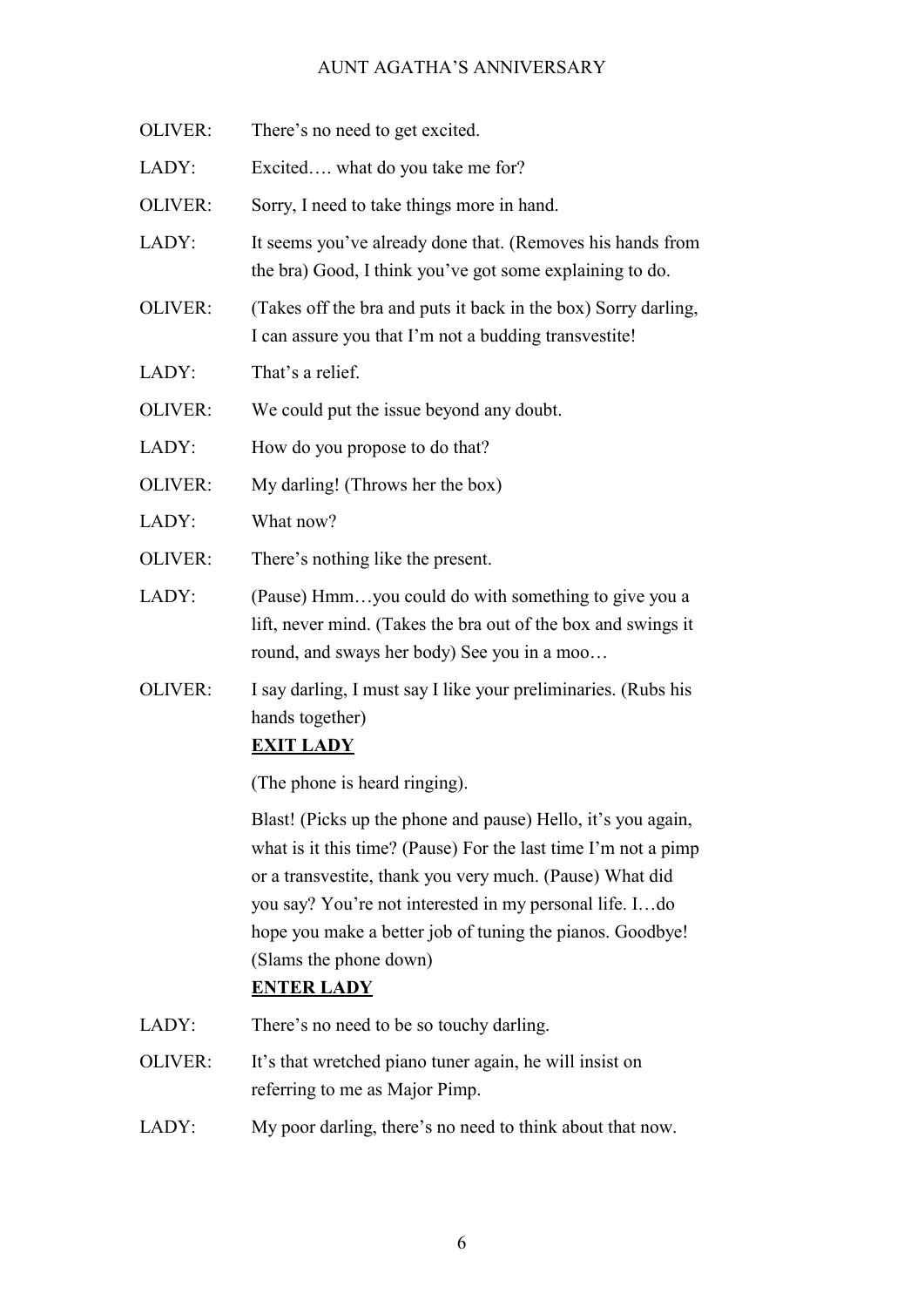| <b>OLIVER:</b> | Exactly, (Rubs his hands together) I'v got more important<br>things on my mind at this moment and you said I was<br>touchy. (He goes towards her)                                                                 |
|----------------|-------------------------------------------------------------------------------------------------------------------------------------------------------------------------------------------------------------------|
|                | (A loud noise is heard coming from the kitchen).                                                                                                                                                                  |
|                | What the bloody hell's that?                                                                                                                                                                                      |
| LADY:          | They said something about terrorists on the television this<br>morning; you'd better go and investigate.                                                                                                          |
| <b>OLIVER:</b> | Something tells me that things are not going my way today.                                                                                                                                                        |
| LADY:          | Well go on then!                                                                                                                                                                                                  |
| OLIVER:        | Quick as a flash.                                                                                                                                                                                                 |
| LADY:          | I sincerely hope there's nothing else you need to tell me<br>Oliver.                                                                                                                                              |
|                | <b>EXIT OLIVER</b>                                                                                                                                                                                                |
|                | (The doorbell is heard ringing).                                                                                                                                                                                  |
|                | I wonder who it must be the piano tunerI need to get<br>dressed. (Walks a few steps) Hmm he's blind; it won't<br>make a blind bit of difference. (She opens the door)                                             |
|                | REGINALD: (Off stage) Er I'm Reginald Perrin the piano tuner.                                                                                                                                                     |
| LADY:          | Come in Mr. Perrin, we've been expecting you, come let me<br>take your hand. (He comes in with his case and she closes<br>the door) Come this way the pianos are in the music room.<br>(She takes his hand again) |
|                | REGINALD: Are you really quite sure this is the correct address?                                                                                                                                                  |
| LADY:          | (Stops at music room door) Of course, why do you ask?                                                                                                                                                             |
| REGINALD:      | This doesn't seem to be quite the normal procedure<br>except                                                                                                                                                      |
| LADY:          | Except what?                                                                                                                                                                                                      |
|                | REGINALD: Sorry, I'm dying for the loo. (Puts his work case down)                                                                                                                                                 |
| LADY:          | What you're supposed to (Points to the other door)<br>You go straight through that door and first turning on the<br>right. (She's shocked and covers her body with her hands)<br><b>EXIT REGINALD</b>             |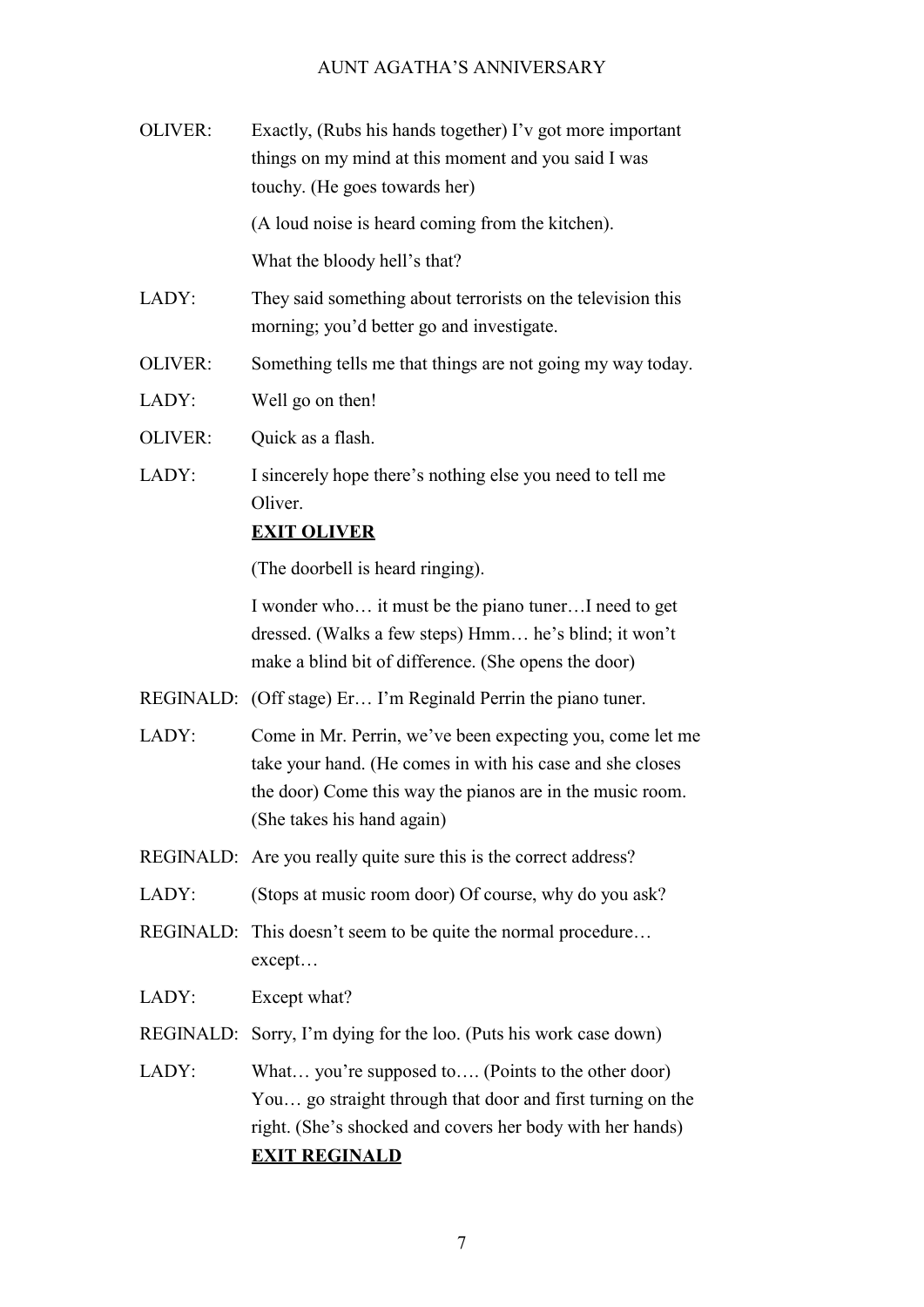(REGINALD rushes towards the door) **ENTER OLIVER**

- OLIVER: (OLIVER and REGINALD meet and engage in a ritual dance) Stop! You go that way, and who the Devil are you?
- REGINALD: The piano tuner!
- OLIVER: You've already led me a song and dance, once this morning old boy.
- REGINALD: Mr. Perrin if you don't mind, now I'm desperate and will you please excuse me?

OLIVER: (Goes past OLIVER) What the blazes. (He turns his head) **EXIT REGINALD**

> (Turns his head back) So that's the so called piano tuner, I'm even less impressed.

- LADY: In spite of there being some kind of bond.
- OLIVER: Sorry darling, I'm not quite with you.
- LADY: Well, according to Freud.
- OLIVER: I'm more worried about your bond. (Pause)
- LADY: Oliver, what ever is the matter? Your face has gone as white as a cold lump of lard.
- OLIVER: When did you realize?
- LADY: When his eyes came out on stalks.
- OLIVER: Eye, eye!
- LADY: There's... no need to look at me like that!
- OLIVER: I haven't got the faintest…where's he off to now?
- LADY: To relieve himself, why?
- OLIVER: Has he now.
- LADY: I thought that was what one normally does on a visit to the toilet.
- OLIVER: Hmm… not on this occasion.
- LADY: I see. I've never looked on it in that fashion, he must have thought he'd come to some kind of brothel.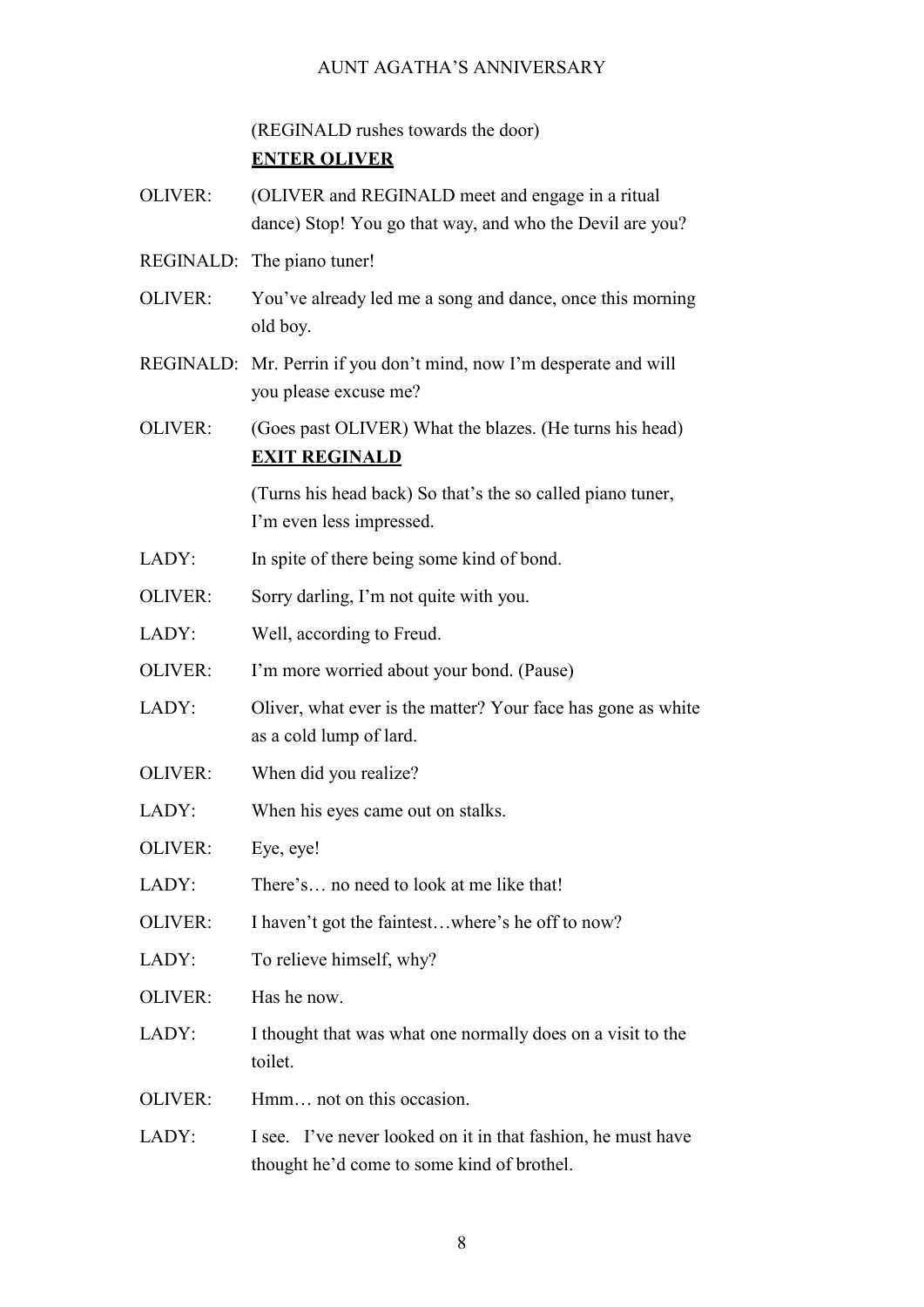- OLIVER: First he accused me of being a pimp and a transvestite, I ask you.
- LADY: How on earth did that come about?
- OLIVER: Oh… I had some kind of Freudian slip on the telephone.
- LADY: Darling we need-
- OLIVER: (Cutting in) Not now, we've got more important issues to deal with at this moment. I think you need to slip some clothes on before he decides to have another peep the pimp!
- LADY: Well, I suppose it could have been you. **EXIT LADY**
- OLIVER: (Looks around) Ar… I need a drop of whisky to calm my nerves. (He pours his drink) Peace at last. (He puts the glass to his mouth)

#### **ENTER REGINALD**

- REGINALD: Major Plimp! (OLIVER is surprised and spills the drink on himself)
- OLIVER: Cor blast! (He turns) What's the idea of sneaking up on me like that?
- REGINALD: You are jumpy sir, having a crafty one?
- OLIVER: What the bloody hell is… (Puts his glass back on the drinks' cabinet and dries himself with his handkerchief) And what have you been up to in there Mr. Perrin?
- REGINALD: I think I'd rather not go into detail on this particular occasion.
- OLIVER: I've got a pretty good idea.
- REGINALD: Then you won't be disappointed in your expectations Sir.
- OLIVER: Now you look here Mr. Perrin.
- REGINALD: Major Plimp, I can assure you that all that has happened is purely circumstantial. I'm under no illusions; a brothel is not exactly a soup kitchen, if you catch my drift.
- OLIVER: Point taken Mr. Perrin.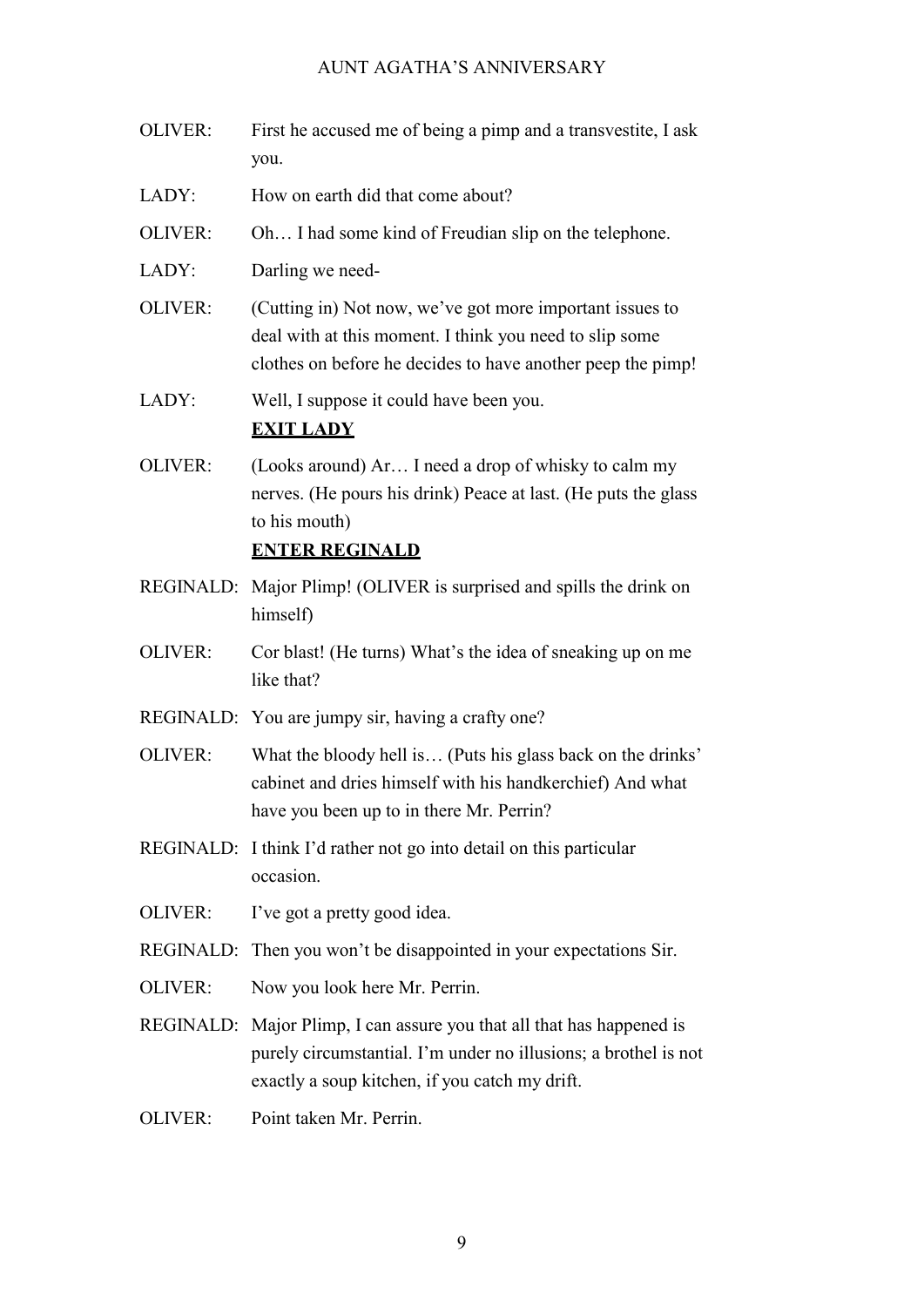- REGINALD: I'm so glad about that, we piano tuners sometimes find ourselves in the most bizarre situations, only last week I came across two lesbians sleeping together in the vicarage.
- OLIVER: How on earth did they finish up there?
- REGINALD: Apparently the vicar invited her there for counseling.
- OLIVER: Typical, although they finished up in some kind of union.
- REGINALD: Exactly, I'm sorry that our acquaintance got off to such a bad start, it could have been worse.
- OLIVER: Sorry I'm not quite with you?
- REGINALD: Say if it was you who came to the door.
- OLIVER: (Points his finger) Now you look here… oh I see what you mean.
- REGINALD: Furthermore, I'm not a pervert or peeping tom, but I'm a high class piano tuner, my company is the agent for you know who.
- OLIVER: I'm so pleased to hear you're not name dropping Mr. Perrin.
- REGINALD: Just as long as we know who's who.
- OLIVER: Indubitably! In other words you work for the aristocrats of the piano world, used by all the famous concert pianists.
- REGINALD: I couldn't have put it better myself Major Pimp… er…sorry I've got a slight speech impediment.
- OLIVER: You sound perfectly coherent to me old chap and if you should ever speak to me like that again I'll…-
- REGINALD: Perhaps I'd better stick with Sir; I think that a good stiff whisky would salvage the situation.
- OLIVER: That's the best suggestion you've made so far
- REGINALD: Thank you, I do like to please.
- OLIVER: (He pours the drinks) Would you care for a glass Mr. Perrin?
- REGINALD: (He gives REGINALD his drink) Why thank you Sir.
- OLIVER: Ar… peace at last what.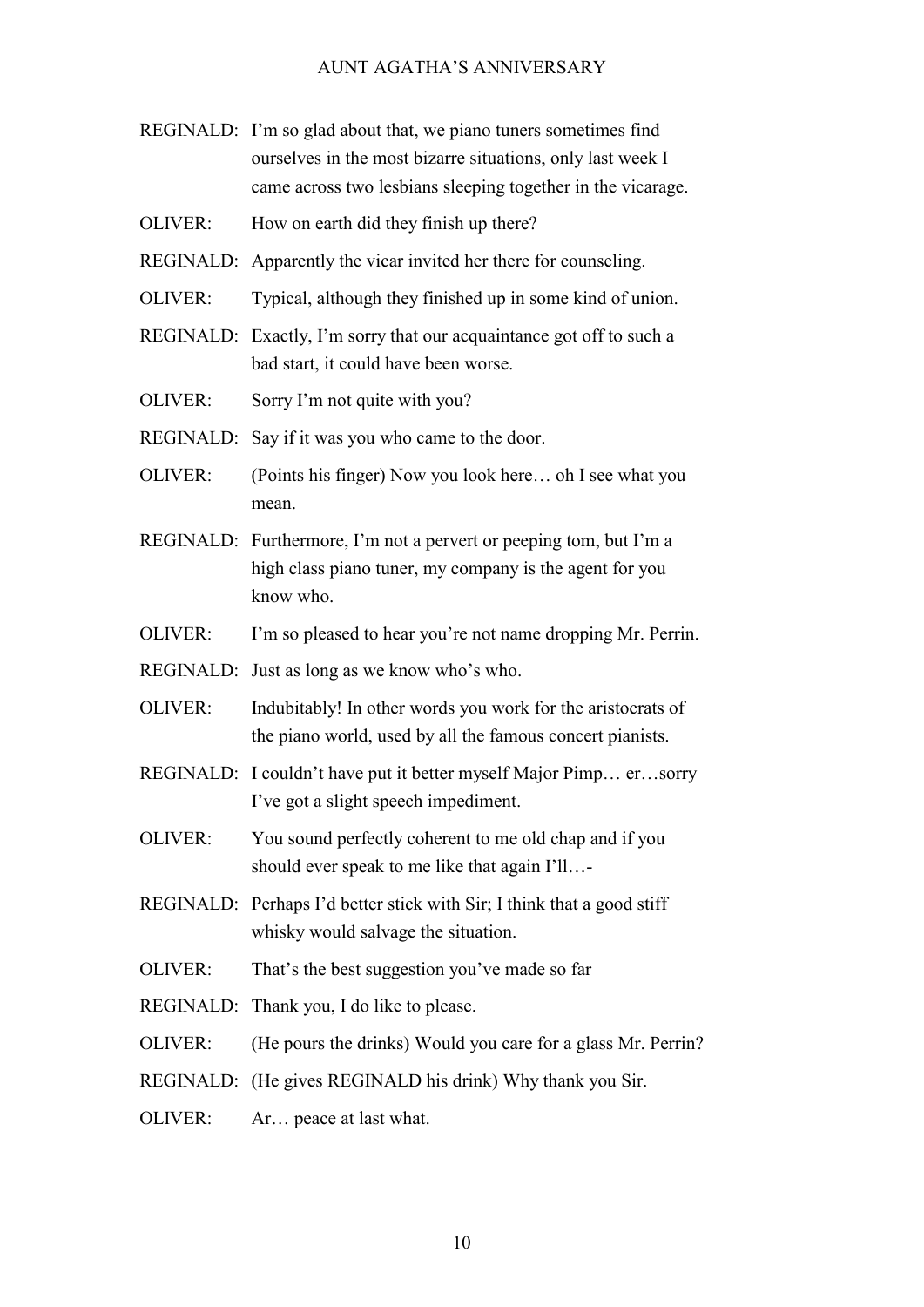# **ENTER LADY**

| (Shouts) Oliver Plimp! (OLIVER spills the whisky over<br>himself)                                                                                                           |
|-----------------------------------------------------------------------------------------------------------------------------------------------------------------------------|
| Blast! I say Lady, that's a bit unfair sneaking up on me like<br>that; can't you see I'm having withdrawal symptoms?                                                        |
| I'm absolutely determined to have you dried out, even if I<br>have to hang you out on the line, on second thoughts a spell<br>in the spin drier might prove more effective. |
| I say Lady; I'm churned up enough as it is.                                                                                                                                 |
| (Sniffs) Is that so, you smell more like some whisky<br>distillery at the moment, that would certainly put Aunt<br>Agatha in the wrong spirit.                              |
| (A sudden explosion is heard).                                                                                                                                              |
| Talk of the Devil.                                                                                                                                                          |
| Nonsense, that's a terrorist attack.                                                                                                                                        |
| The same thing.                                                                                                                                                             |
| Oliver how could you? Would you like to make a start Mr.<br>Perrin?                                                                                                         |
| REGINALD: Most certainly Mrs. Plimp, under all circumstances. (Puts<br>his glass on the drinks cabinet)                                                                     |
| You may call me Lady.                                                                                                                                                       |
| REGINALD: As you wish Lady Plimp!                                                                                                                                           |
| I'm so glad that we understand one another Mr. Perrin; I'd<br>appreciate it if you could keep our informal meeting to<br>ourselves.                                         |
| REGINALD: I can assure you, I have a strong ethical code, as far as my<br>work is concerned.                                                                                |
| I'm sure you do, but our meeting is pretty mild compared to<br>today's world.                                                                                               |
| REGINALD: My thoughts entirely. (Picks his case up on his way to the<br>music room)                                                                                         |
| There will be some refreshments later Mr. Perrin.                                                                                                                           |
|                                                                                                                                                                             |

# **EXIT REGINALD**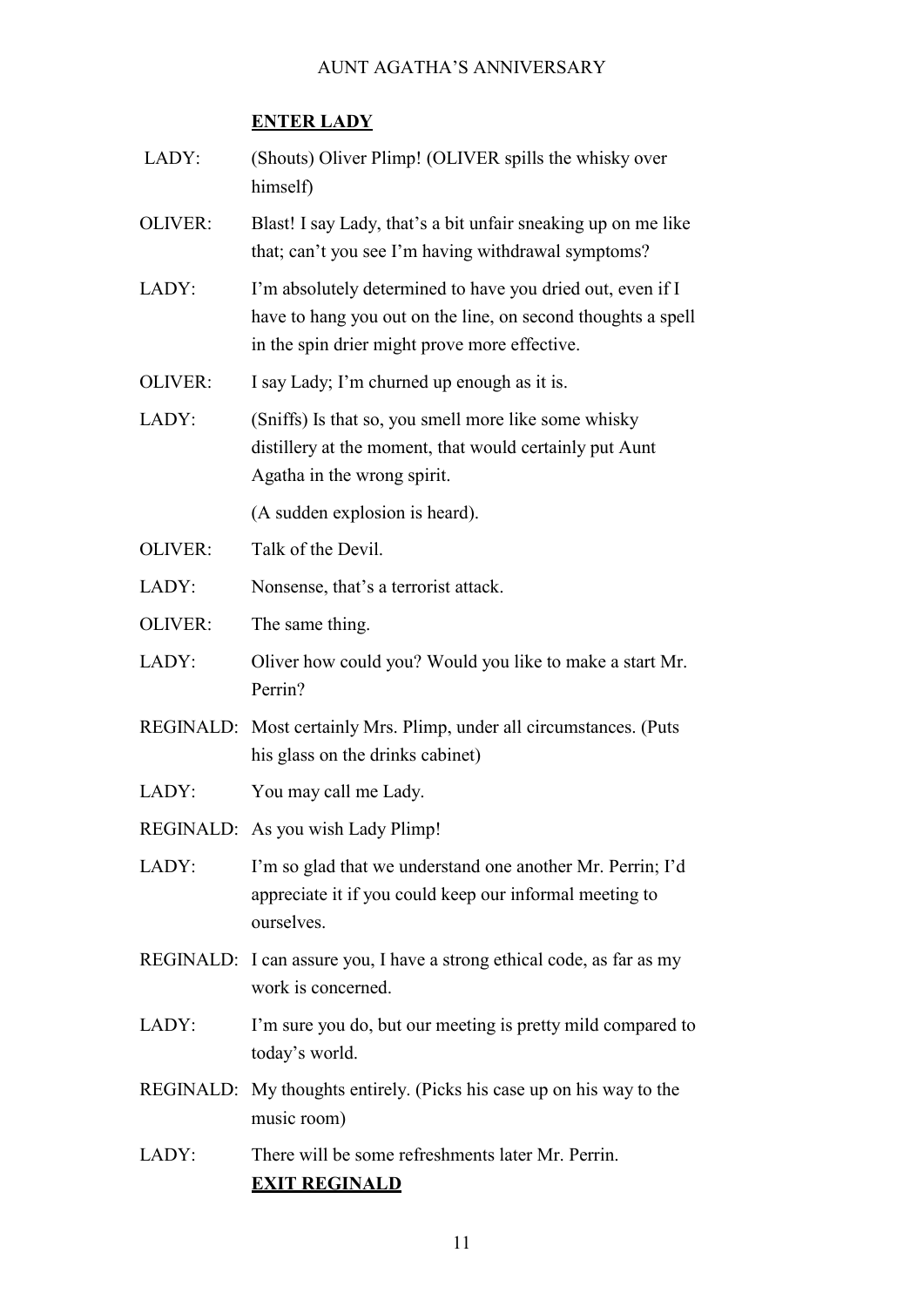| OLIVER:        | (Looks at his watch) It's almost time for the news. (LADY<br>switches on the radio)                                                                                                                                                                                                                                                            |
|----------------|------------------------------------------------------------------------------------------------------------------------------------------------------------------------------------------------------------------------------------------------------------------------------------------------------------------------------------------------|
|                | (Voice on radio) This is radio Cambridgeshire, reports are<br>just coming in of a further bomb explosion in Selwyn<br>College, fortunately there doesn't seem to be any causalities.<br>The police are advising everybody in the Newnham area to<br>remain indoors as the perpetrators are still on the loose. (She<br>switches the radio off) |
| LADY:          | This is worrying.                                                                                                                                                                                                                                                                                                                              |
| OLIVER:        | Well at least the may ball went out with a bang what!                                                                                                                                                                                                                                                                                          |
| LADY:          | Giles went to the may ball last night.                                                                                                                                                                                                                                                                                                         |
| OLIVER:        | Oh so he did, I suppose our son's tucked up nicely in bed in<br>the land of nod.                                                                                                                                                                                                                                                               |
| LADY:          | But I didn't hear him come in last night, did you?                                                                                                                                                                                                                                                                                             |
| OLIVER:        | No come to think of it, I shouldn't think there's anything to<br>worry about, he's not exactly a social bird.                                                                                                                                                                                                                                  |
| LADY:          | Go on say it he's a mummy's boy.                                                                                                                                                                                                                                                                                                               |
| OLIVER:        | Er I wasn't going to say that.                                                                                                                                                                                                                                                                                                                 |
| LADY:          | But you thought it, I know he's not the run of the mill, but<br>he's got a concert career at his fingertips.                                                                                                                                                                                                                                   |
| OLIVER:        | As I've said before, you can't take the piano to bed.                                                                                                                                                                                                                                                                                          |
| LADY:          | You've got one track mind Oliver Plimp.                                                                                                                                                                                                                                                                                                        |
| OLIVER:        | So has Giles, his electric trains keep going round it.                                                                                                                                                                                                                                                                                         |
| LADY:          | That's unfair; there are quite a few men who are enthusiasts.                                                                                                                                                                                                                                                                                  |
| OLIVER:        | I prefer flesh and blood. (Slaps her behind)                                                                                                                                                                                                                                                                                                   |
| LADY:          | Don't even think about it!                                                                                                                                                                                                                                                                                                                     |
| <b>OLIVER:</b> | Darling, I thought you liked surprises.                                                                                                                                                                                                                                                                                                        |
| LADY:          | It's been more like shocks recently and you haven't been<br>much of a father.                                                                                                                                                                                                                                                                  |
| <b>OLIVER:</b> | Sorry, I'm not into trains or Tupperware parties. I think you<br>ought to check his bedroom, before you jump to anymore<br>conclusions.                                                                                                                                                                                                        |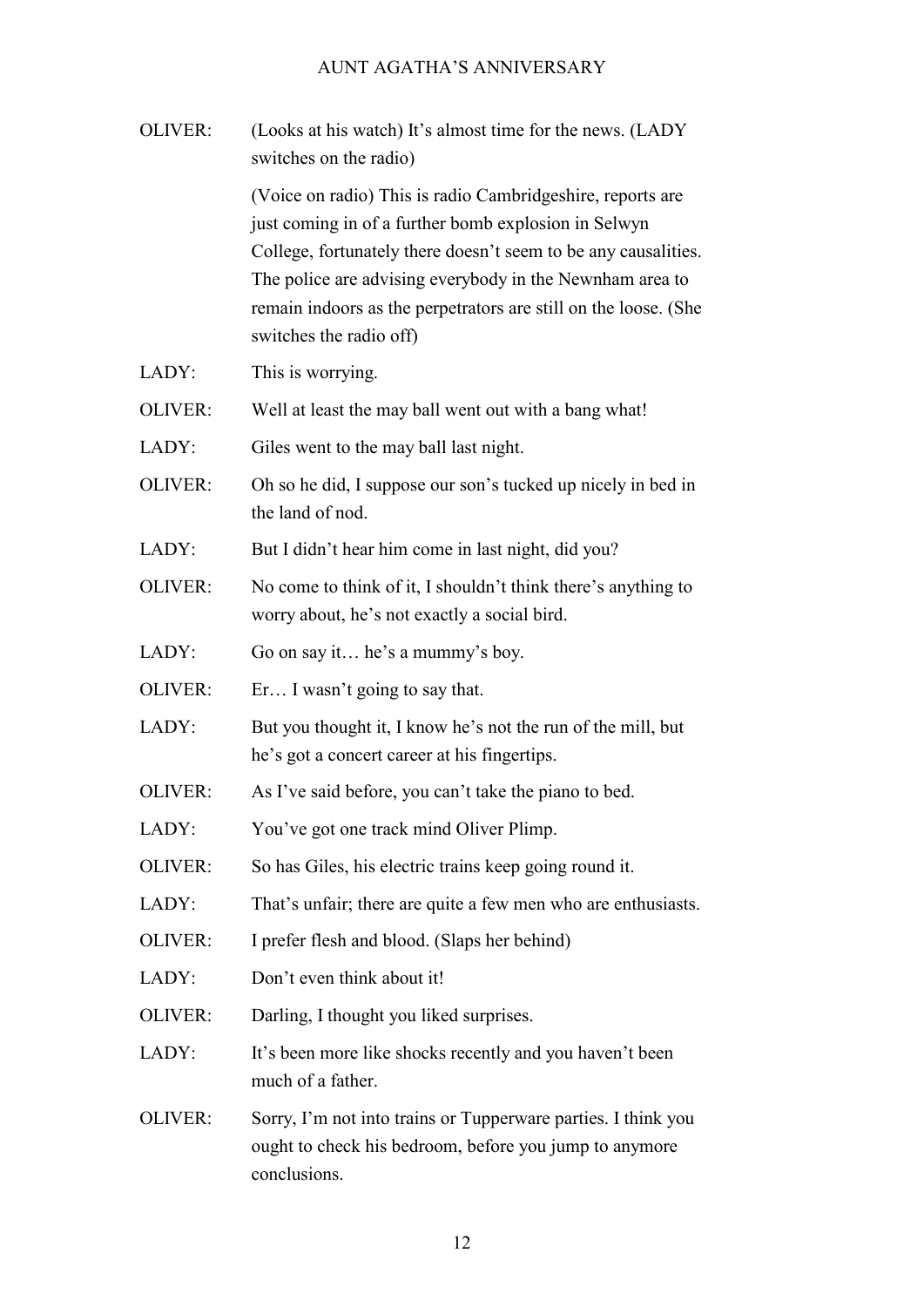LADY: Good idea, we'll discuss this later.

### **EXIT LADY**

(The police car sirens are heard).

- OLIVER: (Slumps in the armchair) Blast! When am I going to get any peace around here? (He shuts his eyes and long pause) **ENTER REGINALD**
- REGINALD: (He looks in the bookcase takes a book out and drops it, that startles OLIVER who rises) Blast!
- OLIVER: What the blazes do you think you're doing Mr. Perrin?
- REGINALD: (Startled) You… you frightened the life out of me Sir.
- OLIVER: (Pause) Well…. I'm waiting.
- REGINALD: Stretching my legs.
- OLIVER: Do you usually wander around in people's houses?
- REGINALD: This is most embarrassing Sir.
- OLIVER: (He picks up the book) And poke your nose around people's personal belongings. (Looks at the book's title) Sherlock Holmes, so you're playing the detective?
- REGINALD: In a way, the bookcase is a good guide to the occupant's character.
- OLIVER: Is it now, why don't you go and have a peep in the fridge.
- REGINALD: A bit early in the day for that Sir.
- OLIVER: Now you look here Mr. Perrin… (Holds his thumb and fore finger apart) I'm just that close to throwing you out on your bloody arse!
- REGINALD: I was only trying to humour the situation Sir.
- OLIVER: So you think it's funny do you?
- REGINALD: No… as a matter of fact, I'm rather hurt.
- OLIVER: (Shouts) Hurt…?
- REGINALD: There's no need to shout Sir, you sound like a sergeant major.
- OLIVER: Major if you don't mind.